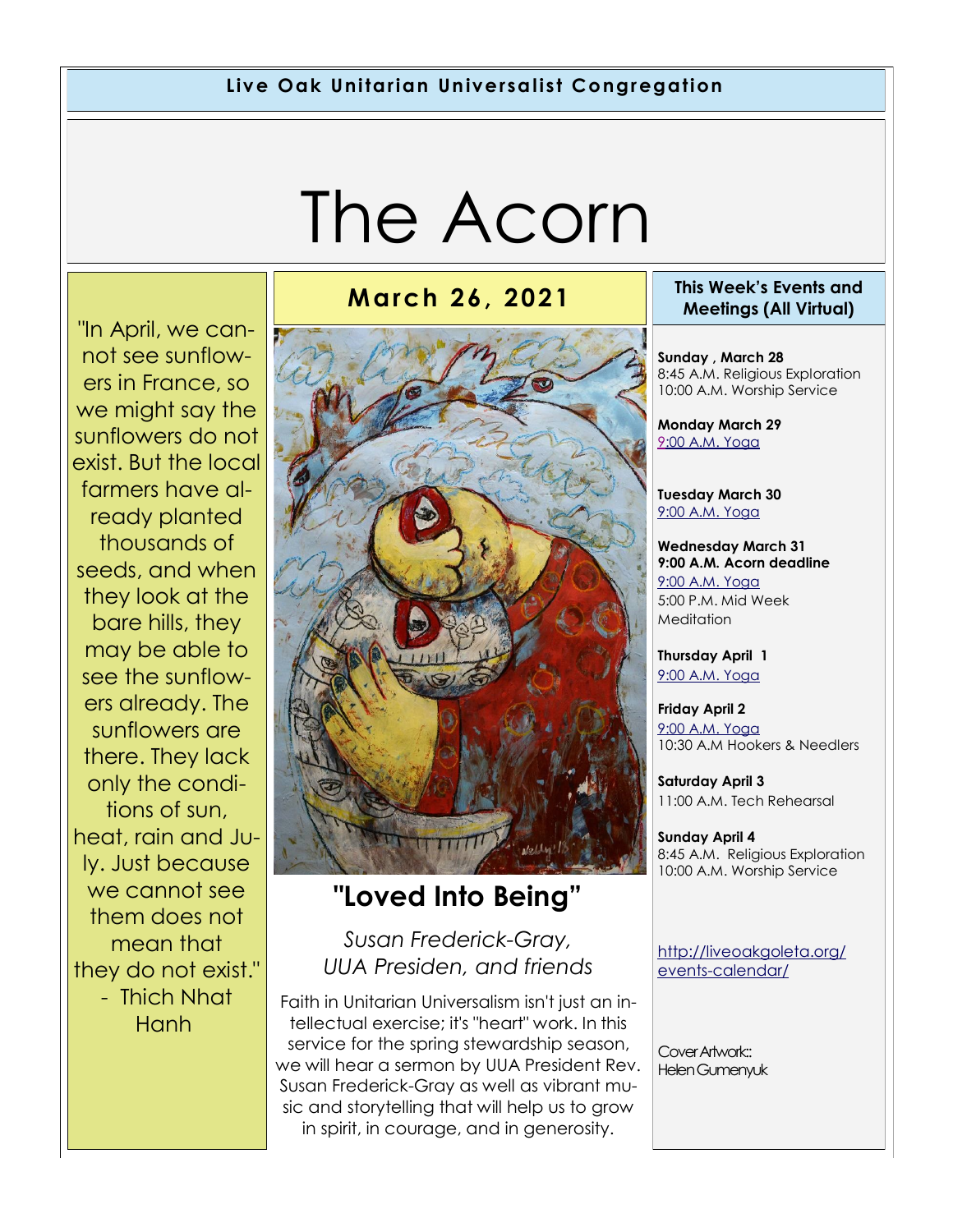PAGE 2 **THE ACORN** 

### **Worship Service 03.28.21**

**Live Oak Unitarian Universalist Congregation of Goleta**

**Order of Service March 28, 2021**

*"Loved into Being"* 

**Worship Service by the Rev. Susan Frederick-Gray and friends**

*"Love makes your soul crawl out from its hiding place."* 

**―Zora Neale Hurston**

**Live Oak Welcome Live Oak Welcome** *Jim Wells, Worship Associate* 

**Prelude** - "Don't Be Discouraged/Hold On" Sung by the Women's 8 of All Souls DC: Juliene James, Loyce Pace, Norah Quinn McCormick, Rochelle Rice, A. Tianna Scozarro, Melinda St. Louis, Jennie Wasserman, and Jen Hayman, director and accompanist. by Glen Ballard and Chynna Phillips, arr. Trey McLaughlin. (©ASCAP/BMI)

**Chalice Lighting**-Story "*Madam Modifuss,"* as told by Rev. Susan Frederick-Gray

**Musical Interlude** "Sometimes I Cry" Shacara Rogers, vocals John Lee, guitar, song by Chris Stapleton

#### **Prayer and Ritual** Rev. Chris Long

**Sung Meditation** "*Comfort Me"* #1002, Arranged and performed by Unfolding (Laura Weiss and Sarah Jebian); Song by Mimi Bornstein

reflecting on the words of Bernard Loomer

**Musical Interlude** "*Love's Divine"* Rochelle Rice, vocals; Todd Simon, piano; Romeir Mendez, bass; Dante Pope, drums; and the Loved Into Being virtual choir, directed by Jen Hayman. Song by Mark Batson and Sealhenry Samuel

**Live Oak Stewardship Pulpit Editorial Community Community Community Community Community Community Community Community Community Community Community Community Community Community Community Community Community Community Com** 

**Live Oak Stewardship Update Carrie Topliffe** 

**Reading & Reflection** Rev. Mariela Pérez-Simons,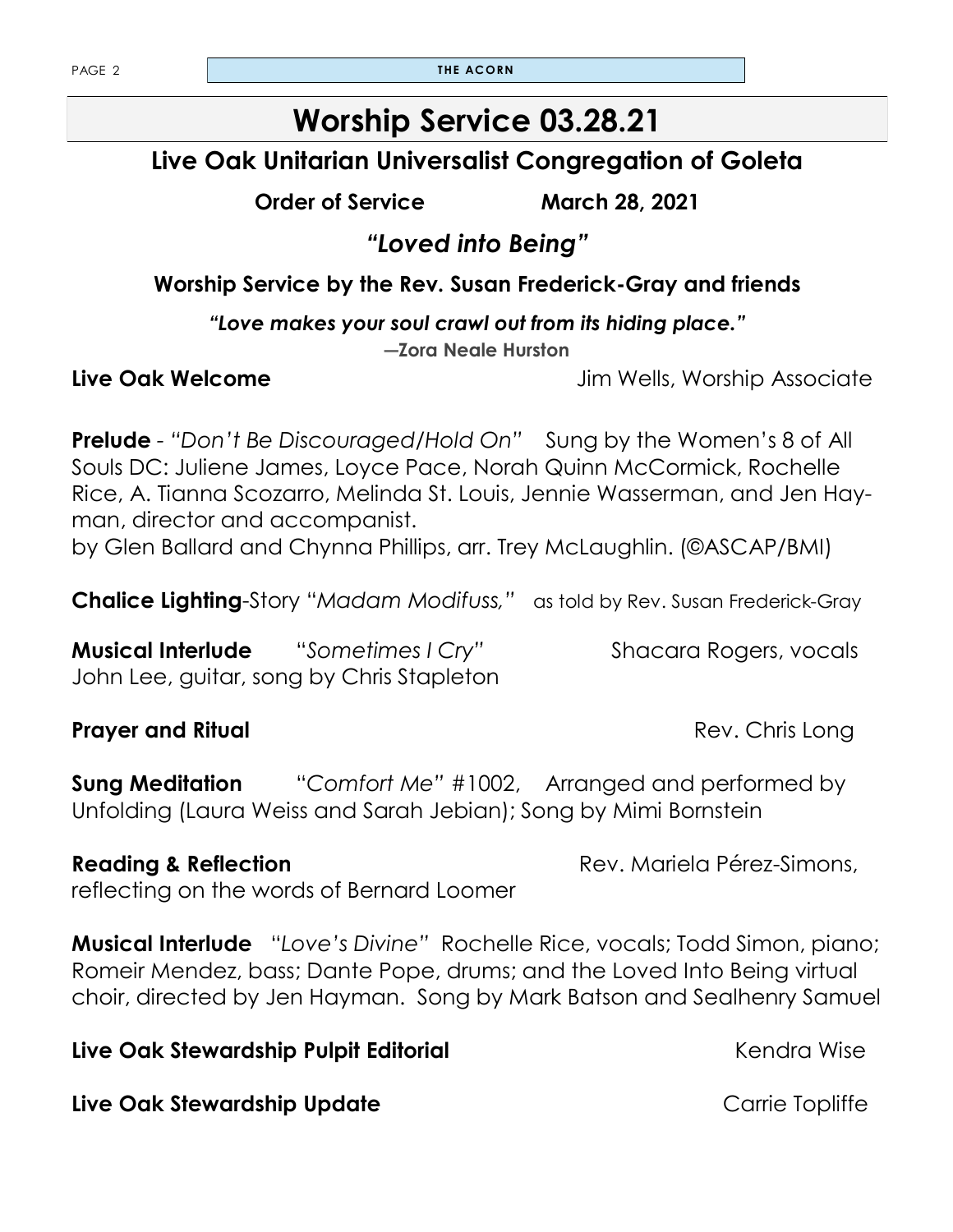### **Worship Service 03.28.21**

**Sermon** Rev. Susan Frederick-Gray

**Invitation to Generosity Constanting Constanting Constanting Constanting Constanting Rev. Vail Weller** 

#### **Live Oak Sharing in Stewardship Jim Wells**

**Music** *"Rise Up (for Something)"* by Andra Day. (©ASCAP) Nicole Ru-

meau, lead vocals; youth soloists; Todd Simon, piano; Romeir Mendez, bass; Dante Pope, drums; and the Loved Into Being virtual choir, directed by Jen Hayman.

**Sending Forth** Rev. Vail Weller, Rev. Erika Hewitt, Rev. Mariela Pérez-Simons, Rev. Chris Long, Jen Hayman, and Rev. Susan Frederick-Gray

**Postlude** "Nina Cried Power" Performed by the All Souls UU DC choir. Rochelle Rice and Shacara Rogers, soloists; Gordon Kent, piano; Corey Null, bass; Dante Pope, drums. Song by Andrew Hozier Byrne. (©BMI)

**Live Oak Sunday Worship Sunday March 28, 2021**

+1 301 715 8592 US

Find your local number: <https://zoom.us/u/a3HkXnuGD>

Five-minute break and then all are invited to re-gather for our after-service social hour.

### **Mid-Week Meditation and Sharing continues!**

We will continue to meet virtually for our Mid-Week Meditation and Sharing gatherings. Please join us every Wednesday at 5:00. Link is in the Acorn or on the home-page of the Live Oak website.

> **Join Zoom Meeting—Meeting ID**: 592 669 597 <https://zoom.us/j/592669597>

**Dial by your location** +1 253 215 8782 US +1 301 715 8592 US

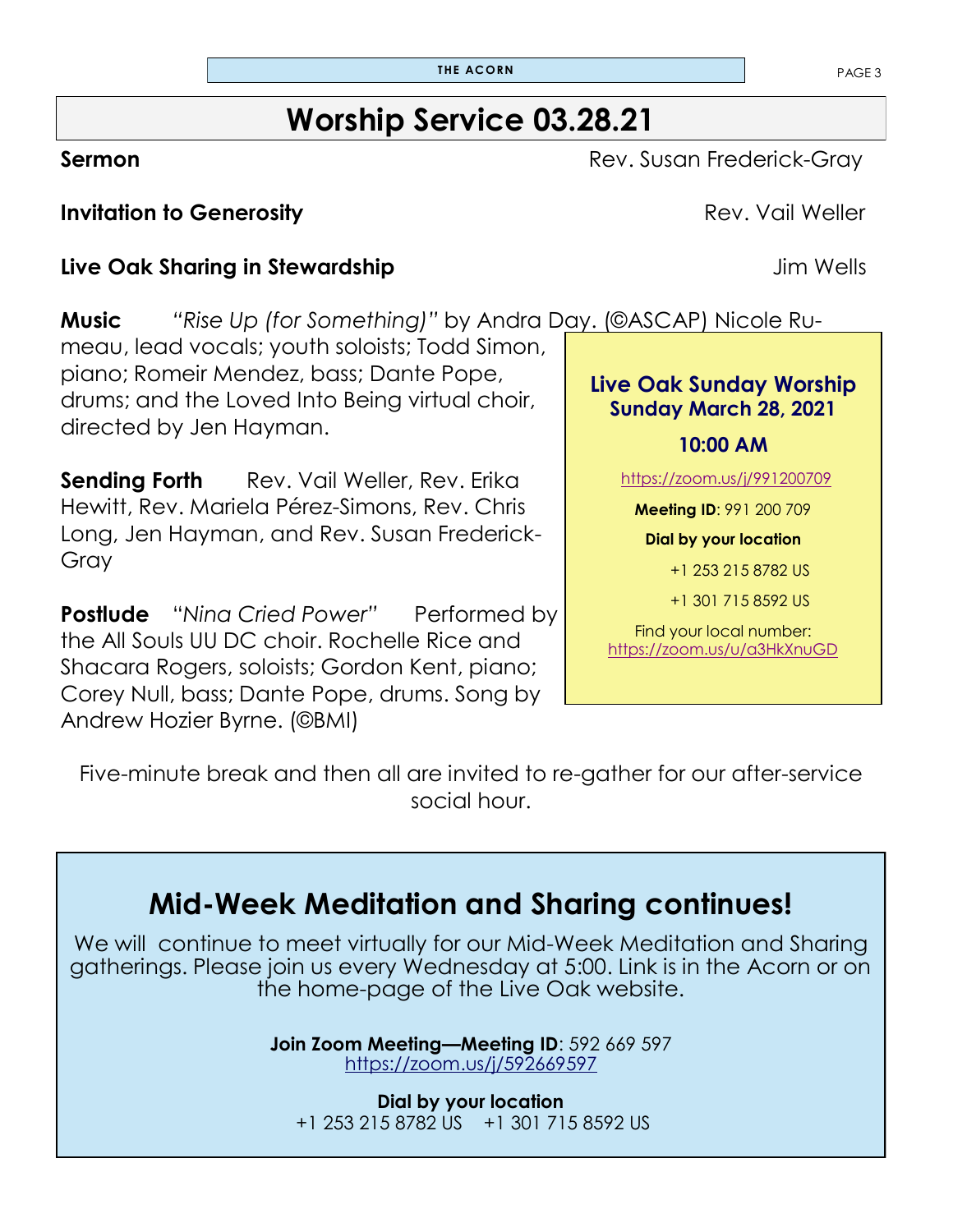PAGE 4 **THE ACORN** 

### **Upcoming Services**

## **April 4 "***Stories of Spring"*

### **Rev. Tamara Casanova Suzuki**

Spring and "springtime" refer to a season, and also to ideas of rebirth, renewal, resurrection and hope. Join us this Easter Sunday as we hear inspiring stories connected to this time of year.

## **Social Justice Upcoming Activities 03.28.21**

**Read:** UUA Common Read for 2020-2021-Breathe*:* A Letter to My Sons by Imani Perry. This book reflects on race, racism, and the hope that one's child will be wholly known and valued by society. It is "an unforgettable lesson in Black resistance and resilience." To order go to [InSpirit: UU Book and Gift Shop](https://www.uuabookstore.org/) or [Amazon.](https://smile.amazon.com/gp/chpf/homepage/ref=smi_chpf_redirect/136-5227691-0877711?ie=UTF8&%2AVersion%2A=1&%2Aentries%2A=0)

**Read:** [https://www.whitehouse.gov/briefing-room/statements-releases/2021/01/20/fact](https://www.whitehouse.gov/briefing-room/statements-releases/2021/01/20/fact-sheet-president-biden-sends-immigration-bill-to-congress-as-part-of-his-commitment-to-modernize-our-immigration-system/?eType=EmailBlastContent&eId=106a35a7-7899-45c1-bdd0-2c85934)[sheet-president-biden-sends-immigration-bill-to-congress-as-part-of-his-commitment-to](https://www.whitehouse.gov/briefing-room/statements-releases/2021/01/20/fact-sheet-president-biden-sends-immigration-bill-to-congress-as-part-of-his-commitment-to-modernize-our-immigration-system/?eType=EmailBlastContent&eId=106a35a7-7899-45c1-bdd0-2c85934)[modernize-our-immigration-system/?eType=EmailBlastContent&eId=106a35a7-7899-45c1](https://www.whitehouse.gov/briefing-room/statements-releases/2021/01/20/fact-sheet-president-biden-sends-immigration-bill-to-congress-as-part-of-his-commitment-to-modernize-our-immigration-system/?eType=EmailBlastContent&eId=106a35a7-7899-45c1-bdd0-2c85934) [bdd0-2c8593482543](https://www.whitehouse.gov/briefing-room/statements-releases/2021/01/20/fact-sheet-president-biden-sends-immigration-bill-to-congress-as-part-of-his-commitment-to-modernize-our-immigration-system/?eType=EmailBlastContent&eId=106a35a7-7899-45c1-bdd0-2c85934)

## **Spring Cleaning Thank yous**

Spring Cleaning Appreciation

I'd like to extend my thanks to Nansie and John Douglas, Larry Bishop, David Echols, Jeri Moulder, Wilma Seelye, Roberta Weissglass, and Eric Schug who were able to help on our Saturday Workday and Spring Cleaning. All followed safe protocols due to Covid-19. Projects completed were removal of items from the outside of the buildings in preparation for painting the buildings, replacement of a leaky kitchen faucet with a new faucet, installation of a new key lockbox at the downstairs storage room, moving tables and boxes, removal of outdated items from the bulletin board, reorganizing records in the office, and repaired the Live Oak street sign .

-Michael Wittman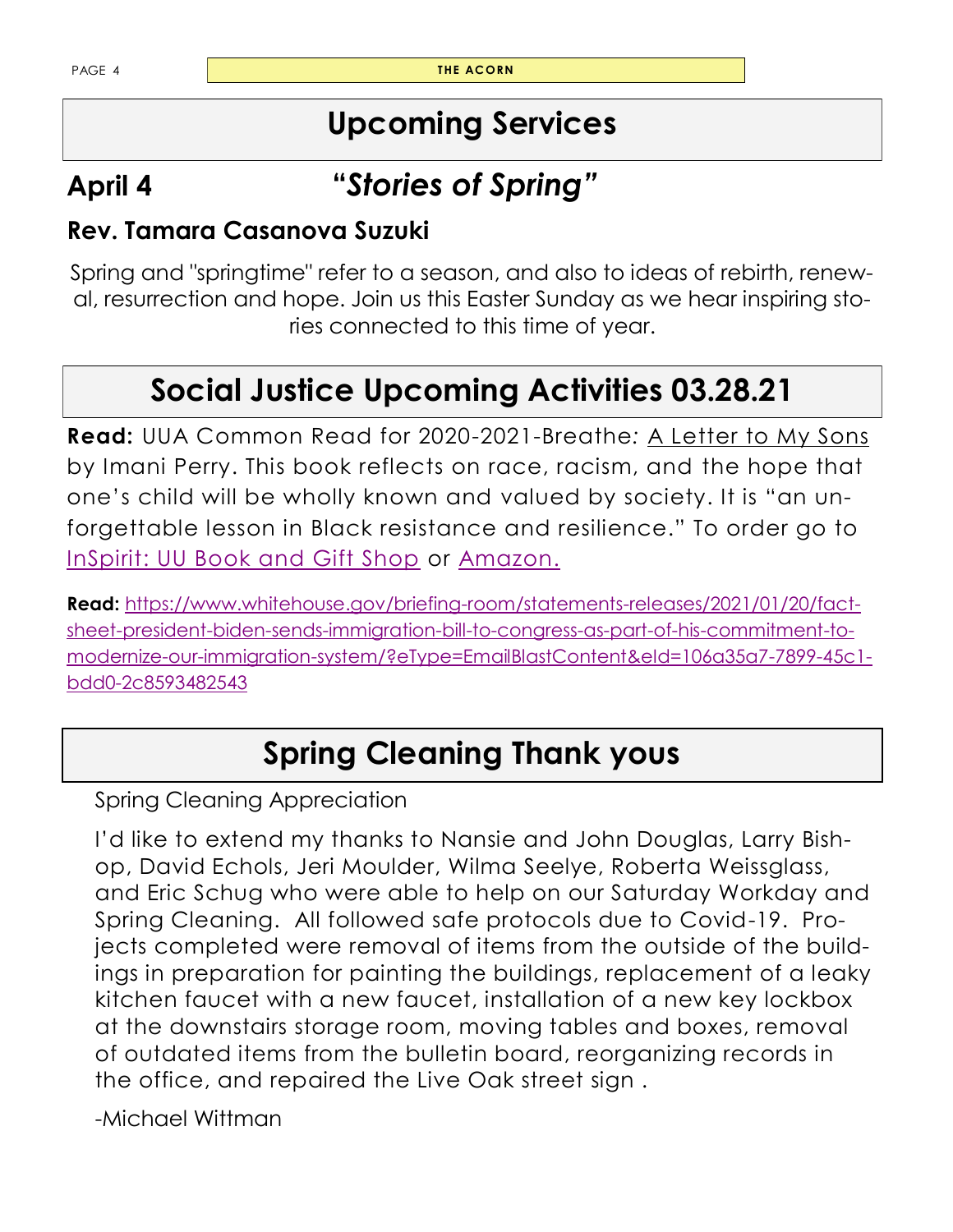### **Religious Exploration 03.28.21**

Please join Krystal and Melanie in RE this week while Steven takes a short vacation. Hoping you all had a lovely Spring break and return to school physically after a year online.

Please show up and start your temple. Remember, if you choose the same religions as another student, you can work on your temple together. And it does NOT need to be a religion that is a part of the Interfaith Temple.

Hoping that Interfaith Temple gets finished this week and thanks to Sibyl, Kaia and Finn for helping out with it.

#### **Hinduism, Christianity, Islam, Judaism, and of course Unitarian Universalism.**  *This Sunday, please have each "Crafter" think about which of these six religions they would like to choose to decorate their Interfaith room and start on their Temple someplace nearby.*

\*If you have not been on the USSB server or whitelisted, contact Steven at [dresteven@liveoakgoleta.org](mailto:dresteven@liveoakgoleta.org) if you are interested in coming this Sunday.

### **TUESDAYS IN APRIL**

For the month of April, Steven will host a 30 minute to one hour "forum" called REFLECTIONS. They will be Tues. at 4:00 on April 6, 13, 20, and 27. It is also designed to be for one person or as many who show up.

We will be talking about topics that will potentially be a part of our RE Sunday, which will be Sunday May 30, and our theme will be "Self Portrait". Mark your calendar!

If you have not been attending RE on Sundays, consider this as an alternative. And of course, Easter is on Sunday April 4 this year…

#### **Just for fun Lin Manuel-Miranda fans...check out his new video**

<https://www.youtube.com/watch?v=-YiZW2sfurk>

#### **Live Oak Religious Exploration**

**Time: March 28, 2020 8:30 AM log in 8:45 AM start**

**Join Zoom Meeting [https://zoom.us/j/995438](https://zoom.us/j/9954380524?pwd=UzZORVVKbnhBamtqT2craHE0Y255UT09) [0524?pwd=UzZORVVKbnh](https://zoom.us/j/9954380524?pwd=UzZORVVKbnhBamtqT2craHE0Y255UT09) [BamtqT2craHE0Y255UT09](https://zoom.us/j/9954380524?pwd=UzZORVVKbnhBamtqT2craHE0Y255UT09)**

**Meeting ID: 995 438 0524 Password: 007564**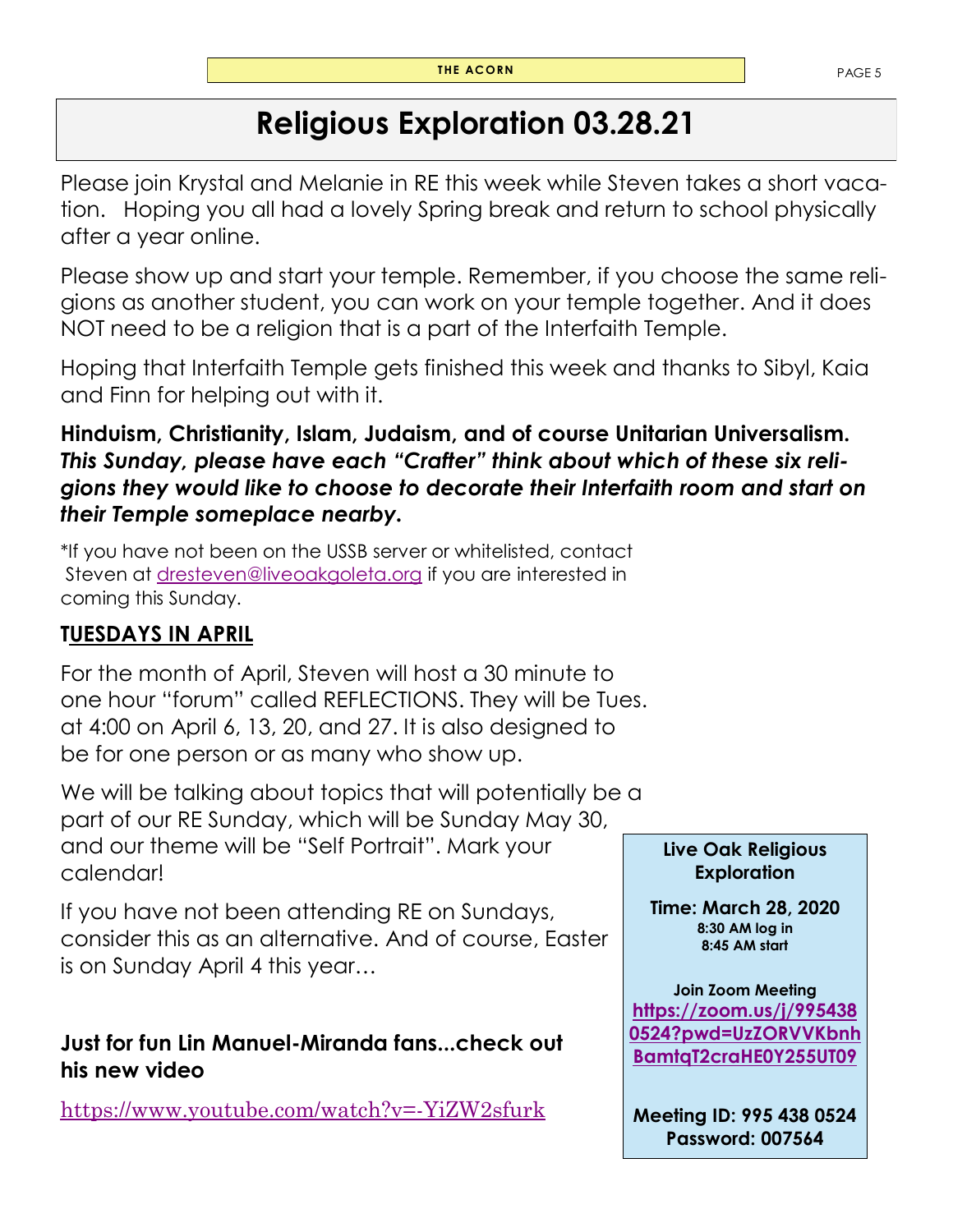### **COVID-19 Vaccination Update**

#### COVID-19 Vaccination Update (3/24/21)

This week sees a continuation of vaccination opportunities for people who are already eligible, with no new groups eligible for vaccination at this time. However, there are several mass vaccination clinics scheduled to help make sure that everyone who is currently eligible for a vaccine and wants one can get one.

At yesterday's vaccine town hall, the Santa Barbara County Public Health Department announced that on Sunday it will be starting three weeks of mass vaccination clinics, with **1,350 appointments available per day**. The clinics will begin in Lompoc, then move to Santa Maria and then Santa Barbara. Appointments will be available through the County's Public Health website. For more information visit: [https://publichealthsbc.org/](https://publichealthsbc.org/vaccine/) [vaccine/](https://publichealthsbc.org/vaccine/)

As the vaccine (and pandemic) situation is changing constantly, this information will be updated weekly in the Acorn.

#### **Who can get the vaccine in Santa Barbara County at this time?**

Health care workers (and others in similar roles); AND

People who are 65 years old or older; AND

- Workers in the agricultural/food, education/childcare, and emergency responder industry sectors; AND
- Individuals aged 18-64 who have underlying health or other conditions that put them at very high risk of severe outcomes if they were to become infected with COVID-19; AND

Veterans who make appointments through the VA.

#### **Where can people get the vaccine?**

Contact your primary health care provider first to see if they are giving the vaccine to their patients.

Local pharmacies also offer vaccination appointments (CVS, Walgreens, RiteAid) Local hospitals and larger clinics are also offering vaccination appointments Industry-specific clinics are sometimes arranged through employers for workers in those industries.

Veterans may be eligible to be vaccinated through the VA.

#### **How can I make an appointment?**

The Santa Barbara County Public Health Department releases new appointment slots for vaccines on Monday mornings at 9 a.m. Visit the Public Health Department's vaccine website [\(https://publichealthsbc.org/vaccine/\)](https://publichealthsbc.org/vaccine/) for links to scheduling sites for a wide range of vaccine providers, including area hospitals, special clinics, and pharmacies offering vaccination.

If you are not able to go online or need additional assistance, you can call 2-1-1, select your language preference, then select option 4 to be transferred to an operator who can help you make an appointment.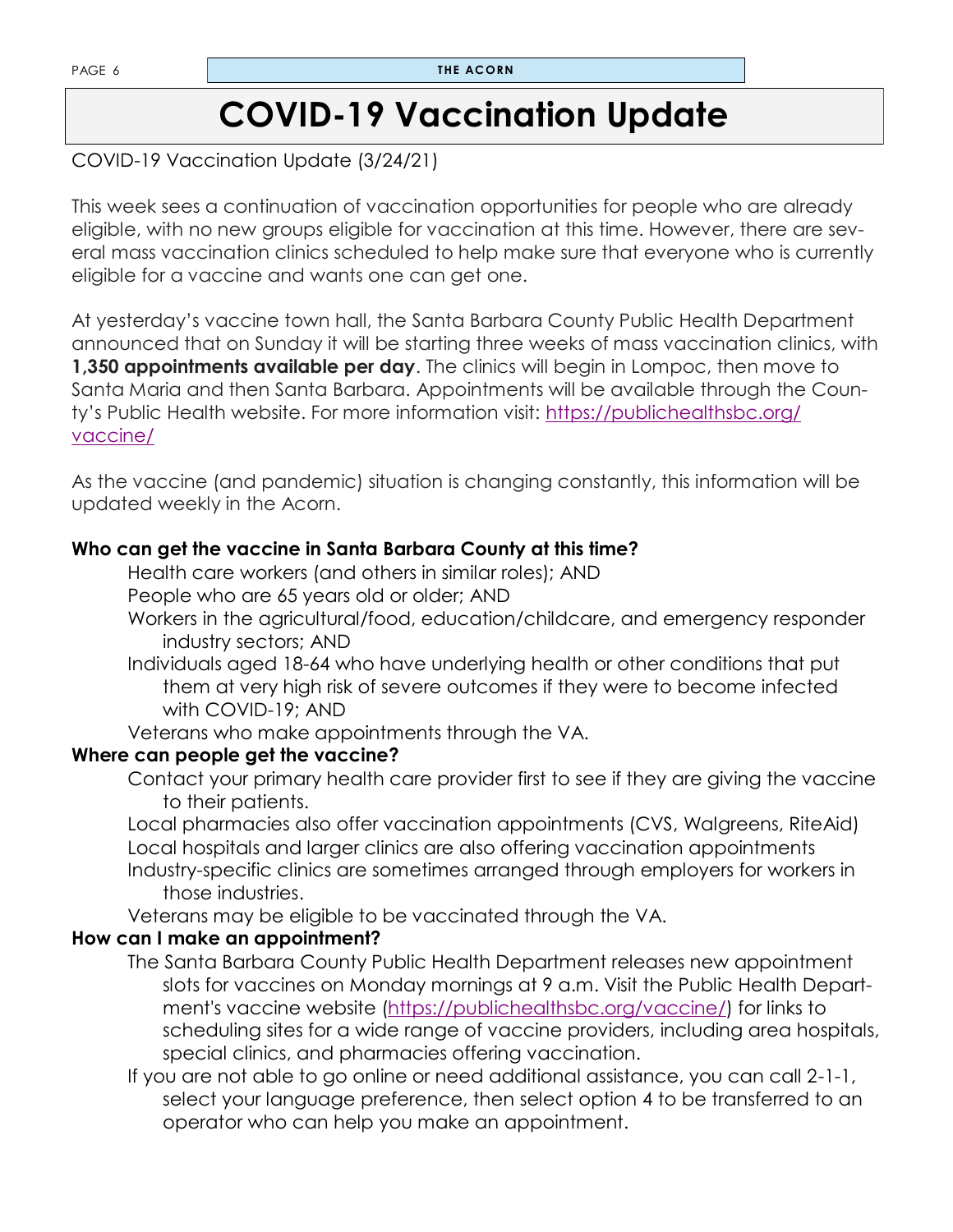## **COVID-19 Vaccination Update**

Cottage Hospital has a website with information on their vaccine clinic here: <https://www.cottagehealth.org/coronavirus-covid-19/> Lompoc Valley Medical Center is providing vaccinations to residents of the Lompoc Valley; more information can be found at: [https://lompocvmc.com/health-wellness/diseases](https://lompocvmc.com/health-wellness/diseases-conditions/coronavirus/vaccinations)[conditions/coronavirus/vaccinations](https://lompocvmc.com/health-wellness/diseases-conditions/coronavirus/vaccinations) Patients of Sansum Clinic should contact Sansum for more information about vaccine appointments: <https://covid19.sansumclinic.org/vaccine#info> Marian Regional Medical Center in Santa Maria is also offering vaccination appointments. More information can be found here: [https://www.dignityhealth.org/central](https://www.dignityhealth.org/central-coast/locations/marianregional/coronavirus)[coast/locations/marianregional/coronavirus](https://www.dignityhealth.org/central-coast/locations/marianregional/coronavirus)

Veterans in multiple age groups may be eligible for vaccination through the Veteran's Administration (VA). Contact the VA for more information.

#### **After vaccination:**

Remember that you will still need to practice social distancing, wear a face cover, and take standard COVID-19 precautions after you are vaccinated and until the pandemic has subsided. While more and more people are eligible for and receiving vaccines, most people in our community have not been vaccinated and cannot yet get one. We can help keep them safe by continuing to follow COVID-19 precautions. Let's keep taking care of each other -- until we are all taken care of.

If you have specific questions, please contact Kendra Wise at [kendrawise@gmail.com.](mailto:kendrawise@gmail.com)

### **Food Collection During Sheltering in Place**

Thanks so much to those of you who have generously contributed food to the Santa Barbara Food Bank. As you probably know, this is a terrific organization that is filling an even larger-than-usual need in our community. We are glad to have Live Oak support their efforts!

**Items that are particularly appreciated include**: canned goods such as tuna, fruit, beans, and soups; peanut butter; pasta; rice; cereal. We will gather items every Monday.

You can donate food in one of three ways any day of the week:

- You can drop off donations in boxes that we have put out at Live Oak on the patio just outside of the cottage;
- You can drop off in a box we have left outside of our front door at home: 6542 Camino Caseta in Goleta; or
- You can get in touch with us via email (morganfamily 1@cox.net) for a pickup at your home. Just leave food donations in a bag (preferably paper) outside of your door.

Thanks for your support of families in our community!

-*Carter and Wendy Morgan*